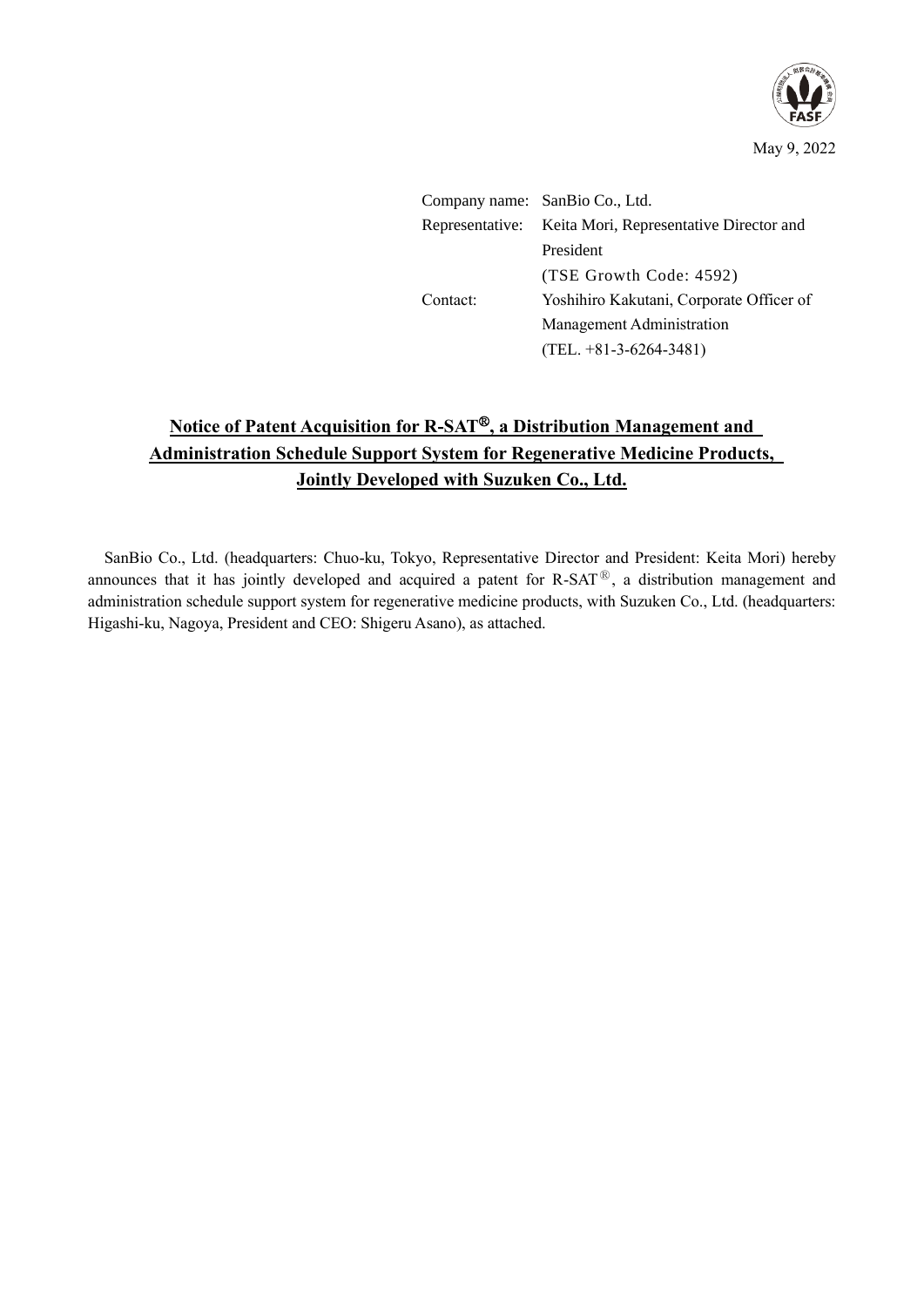

## **Notice of Patent Acquisition for R-SAT**Ⓡ**, a Distribution Management and Administration Schedule Support System for Regenerative Medicine Products, Jointly Developed with Suzuken Co., Ltd.**

Tokyo, Japan – May 9, 2022 - SanBio Co., Ltd. (headquarters: Chuo-ku, Tokyo, Representative Director and President: Keita Mori) hereby announces that it has jointly developed and acquired a patent for R-SAT<sup>®</sup>, a distribution management and administration schedule support system for regenerative medicine products, with Suzuken Co., Ltd. (headquarters: Higashi-ku, Nagoya, Japan, President and CEO: Shigeru Asano).

SanBio and Suzuken have entered into a basic transaction agreement for the commercial distribution relating to the sale and purchase of regenerative medicine product SB623 after launch. SanBio Group (SanBio Co., Ltd. and its subsidiaries SanBio, Inc. and SanBio Asia Pte. Ltd.) had filed for marketing approval of SB623 as a treatment for chronic motor deficit from traumatic brain injury (TBI) with the Japanese Ministry of Health, Labour and Welfare in March 2022. R-SAT is expected to be used in the full range of schedule management processes from production and distribution to post-dose followup after the launch of SB623. (Reference: Distribution Management and Administration Schedule Support of Regenerative Medicine Products Using R-SAT<sup>®</sup>)

 $R$ -SAT<sup>®</sup> is used for the central management of information from registration of patients who receive regenerative medicine products, for which strict quality control is required, to transportation, delivery, administration, and post-dose follow-up. Information managed on this system can be shared between relevant parties, including pharmaceutical companies, manufacturers, logistics companies, and medical institutions. This system will provide a platform for medical institutions to use regenerative medicine products with greater safety and security.

#### Summary of patent acquired:

Management system and method for regenerative medicine products (Patent No.7061762) Management system for regenerative medicine products that enables more reliable quality assurance and accurate control in manufacturing and distribution processes

Date of patent acquisition: April 21, 2022

Reference:

Distribution Management and Administration Schedule Support of Regenerative Medicine Products Using R-SAT<sup>®</sup>